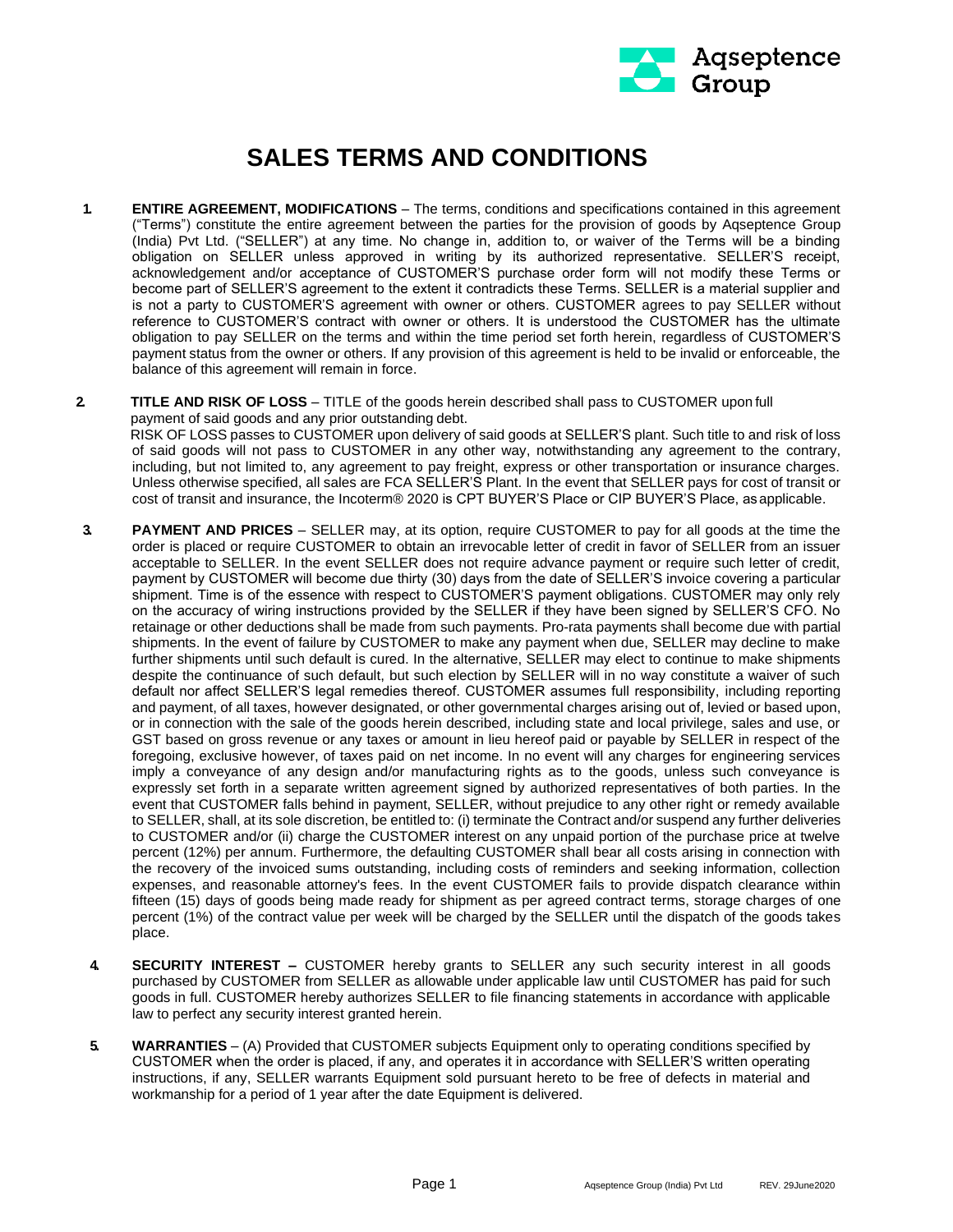

The above warranty does not apply to: (i) used Equipment or Equipment that has been repaired or worked over; (ii) Equipment that has been modified or subjected to improper handling, storage, installation, operation or maintenance by CUSTOMER, including use of unauthorized replacement parts; (iii) component parts not manufactured by SELLER, whether purchased by SELLER or furnished by CUSTOMER, such parts being subject to any applicable manufacturer's warranty; (iv) parts requiring replacement because of normal wear and tear; (v) design on those jobs where SELLER prepared drawings, lists or bills of material from designs furnished by others; and (vi) models or samples furnished to CUSTOMER as illustrations only of general properties of equipment. This warranty will not apply if CUSTOMER, on request by SELLER, does not return the defective part to SELLER for inspection, freight prepaid. (B) SELLER'S liability for breach of this warranty is expressly limited to the repair or replacement, at its sole option, of any Equipment or parts of Equipment which prove to be defective during the warranty period. All parts repaired or replaced hereunder shall be repaired or replaced FCA SELLER'S Plant.

- **6. LIMITATION OF LIABILITY**  SELLER and BUYER each agree to protect, defend, indemnify and hold harmless each other and each other's parents, subsidiaries, affiliates and their successors and assigns, and the officers, directors, employees of each, from and against all claims, demands and causes of action of every kind and character without limit and without regard to the cause or causes thereof or the negligence or fault, active or passive, of any party or parties including the sole, joint or concurrent negligence of the other party and any theory of strict liability arising in connection herewith in favor of the other party's employees, invitees or subcontractors or their employees on account of bodily injury, death or property damage. To the fullest extent permitted by law, SELLER shall indemnify and hold harmless CUSTOMER from and against claims, damages, losses and expenses arising out of, or resulting from, performance of Equipment under this agreement, provided that such claim, damage, loss or expense is attributable to bodily injury, sickness, disease or death, or to injury to, or destruction of, tangible property (other than the Equipment itself), but only to the extent caused by the negligent acts or omissions of SELLER. SELLER shall not have a duty to defend. SELLER agrees to defend CUSTOMER only to the extent the claims relate to bodily injury or property damage arising solely (principally) from SELLER'S Equipment. SELLER'S duty to indemnify CUSTOMER for expenses, including attorney's fees, is limited to that portion of any expenses attributable to the negligence or intentional acts of SELLER. SELLER WILL NOT BE LIABLE FOR PROSPECTIVE PROFITS OR SPECIAL, INDIRECT, OR CONSEQUENTIAL DAMAGES INCLUDING WITHOUT LIMITATION, FACILITY DOWNTIME, LOSS OF PROFIT OR BUSINESS INTERRUPTION WHETHER ANY SUCH CLAIM OR LAWSUIT BE BASED ON TORT, CONTRACT OR OTHERWISE. IN NO EVENT WILL RECOVERY OF ANY KIND AGAINST SELLER BE GREATER THAN THE PURCHASE PRICE OF THE SPECIFIC GOODS SOLD WHICH CAUSED THE ALLEGED DAMAGE.
- **7. CATASTROPHIC LOSSES**  Notwithstanding anything to the contrary contained herein, CUSTOMER hereby agrees to assume the liability for the following specified types of losses or events: (1) reservoir or underground damage, including loss of any mineral substance, or water or the wellbore itself; (2) control of a wild well, underground or above the surface; and (3) pollution, including clean-up and control of the pollutant or contamination.
- **8. CLAIMS**  Within twenty (20) days after tender of delivery to or receipt by CUSTOMER of any shipment and before any part of such goods (except for reasonable test and inspection quantities) has been changed from its original condition, CUSTOMER will inform SELLER in writing if said goods are found defective in any respect. Failure to so inform SELLER or use of said goods (except for reasonable test and inspection quantities) will be conclusive that SELLER has satisfactorily performed.
- **9. MODIFICATION AND CANCELLATION**  SELLER reserves the right to reject any order made by CUSTOMER, including changes. Changes to an order may be subject to price adjustments. CUSTOMER may terminate the order at any time effective upon the date of notice and a termination payment for the percentage of the price of the Goods and/or Services reflecting the percentage of the work performed as of the effective date of termination, plus any additional proportions of the price based on unpreventable costs directly resulting from such termination.
- **10. PATENT INFRINGEMENT** If the goods herein described are to be manufactured by SELLER based on specifications or drawings furnished by CUSTOMER, CUSTOMER agrees to indemnify and hold harmless SELLER, its successors and assigns, against any and all loss, damage, or injury arising out of a claim or suit for alleged infringement of any letter patent granted by the United States or any foreign government relating to the goods herein described. CUSTOMER agrees that in such event it will assume the defense of any and all such suits and pay all expenses incidental thereto.